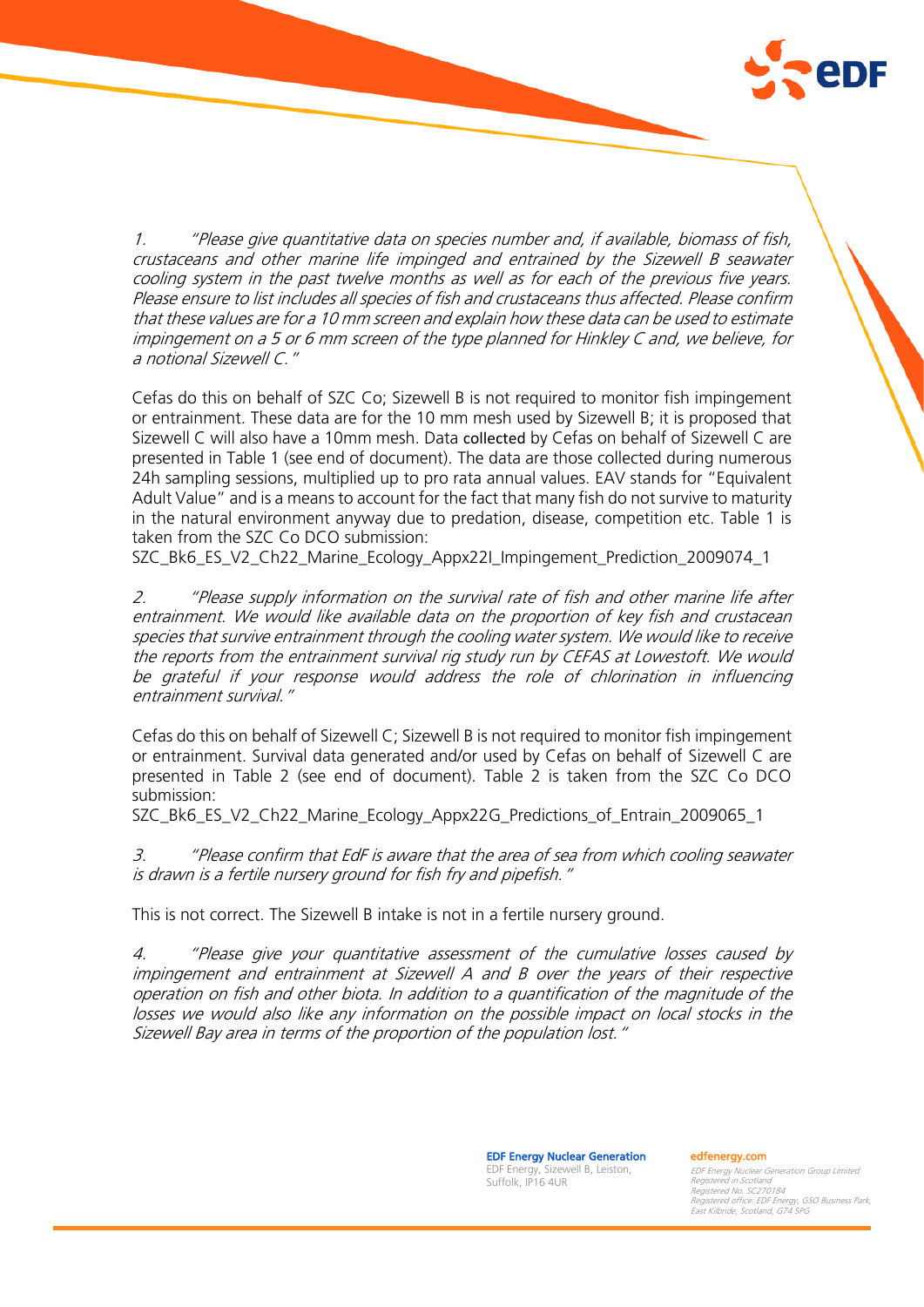

Please refer to Table 1 for SIZEWELL B data; a thorough assessment is provided in the Cefas document that accompanied the SZC DCO submission. SZC\_Bk6\_ES\_V2\_Ch22\_Marine\_Ecology\_Appx22I\_Impingement\_Prediction\_2009074\_1)

5. "Please advise if any special measures have been taken to prevent entrainment and impingement of any protected species and species of conservation concern such as alice and twaite shad, eel, lamprey and bass by the Sizewell B seawater cooling system. Have the Environment Agency and Cefas been advised by EdF or were they otherwise made aware of the quantities of protected species entrained and impinged?"

Sizewell B is fitted with a capped intake head such that it draws in water (abstracts) from a horizontal direction and not a vertical direction, as we know fish are better able to evade horizontal abstraction. The design flow velocity at the intake was also optimised to minimise its effect on fish impingement while providing the cooling water flows required.

When Sizewell B Power Station was designed and constructed, the majority of coastal power stations were still employing trash collection systems, whereby all of the fish impinging on the drum screens would be diverted to trash baskets for disposal. This was the original design intent for the Sizewell B system. However, the system was redesigned as a rudimentary fish recovery and return (FRR) system. Subsequently, the design, operation and performance of the FRR has been improved, to improve the survivability of impinged fish.

A number of fish survivorship studies preceded the current Comprehensive Impingement Monitoring Programme reported in Tables 1 and 2, below. Additionally, shortly into the operational phase of Sizewell B, the Environment Agency did shore surveys to ascertain whether large quantities of dead fish were washing ashore (and thereby causing a potential nuisance) but did not find any fish at all.

6. "Please advise what professional advice EdF received from Cefas or the Environment Agency regarding the avoidance of impinging or entraining protected species and species of conservation concern and what action EdF took as a result of this advice."

Please see the response to question 5.

7. "Please advise the times of year that chlorine is used in the cooling water system of Sizewell B to stop fouling of screens and pipes and the quantity used for each of the last ten years."

Sizewell B requires hypochlorite dosing throughout the year. The Environmental Permit (PRECS/3962C) limits the concentration of total residual oxidant (TRO) discharged to sea, not the total quantity of hypochlorite used and consequently the data that you have requested are not available.

8. "Please confirm that EdF is aware that the use of chlorine in cooling water will harm and potentially kill the fish EdF hopes to return to sea alive."

There is a small potential for TRO to harm the fish impinging on the drum screens as they are carried through the FRR. However, the minimum quantity of hypochlorite is dosed into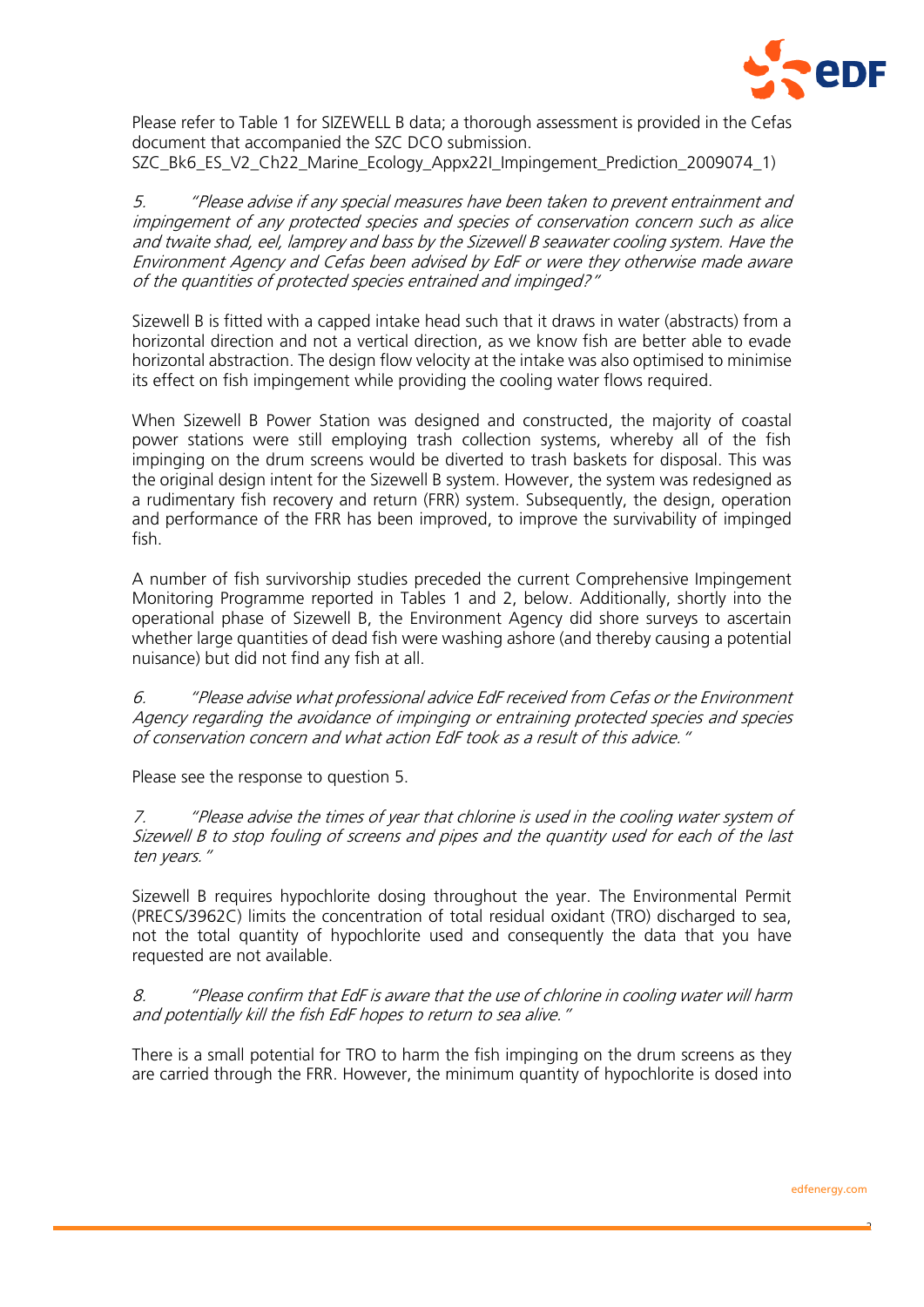

the system to prevent biofouling of the condenser tubes while meeting the strict limits on TRO expressed in the environmental permit. Consequently, the harm to fish in the FRR is minimised.

9. "Please confirm or deny that EdF has sought to buy a new electro-chlorination plant in the last year due to the inoperable condition of the one currently in place.

The electro-chlorination plant at Sizewell B has been replaced in the last year as part of our expected plant lifetime management regime.

10. "Please confirm that biofouling (say, with mussels or sea squirts and microorganisms such as bacterial slimes) of the intake pipes and condenser cooling pipework presents a safety issue, as such fouling could reduce the water flow and impair heat exchange."

Reducing cooling water flow would reduce turbine efficiency and power output. In the extreme, it could require one or both turbines to be shut down. The seawater also provides cooling to nuclear safety-related heat exchangers. This is precisely why the system is chlorinated to prevent any significant biofouling. However, in the event that cooling to these systems lost, the air-cooled system called the Reserve Ultimate Heat Sink would provide equivalent alternative cooling.

11. "Please advise what adverse environmental impact arises when static seawater in a fouled pipe, which quickly turns anoxic when fouling organisms in the pipe together with trapped fish and crustaceans die and rot, is pumped to sea."

The condenser water boxes are drained when the cooling water system is shut down for any significant period. The small volume of water retained in the system, when discharged to sea, is quickly mixed with a very high volume of within the system and in the sea, so there is negligible environmental impact.

12. "Please advise of the records maintained to record the impact of Sizewell B's cooling water outlet pipe in the area of seabed 500 metres (or such distances for which records are maintained) from the end of the outlet pipe (to include thermal plumes, heavy metals, chemicals and dead/dying/rotting biota)."

A full description of the physico-chemical components of the receiving water are presented in the SZC Co DCO application as this is the baseline for the Sizewell C assessments. The Sizewell C DCO also provides information on the thermal and chemical plumes discharged form Sizewell B.

See SZC\_Bk6\_ES\_V2\_Ch21\_Marine\_Water\_Quality\_and\_Sediments.

13. "Please advise how cooling water being returned to the sea is monitored for contaminants and how the quality of the North Sea water in proximity to the Sizewell plants is monitored."

The Environmental Permit (PRECS/3962C) lists several substances that are assessed by a combination of sampling source vessels within the power station and samples taken from the surge chamber, near the cooling water outfall. There is no requirement for EDF Energy to measure water quality in the marine environment.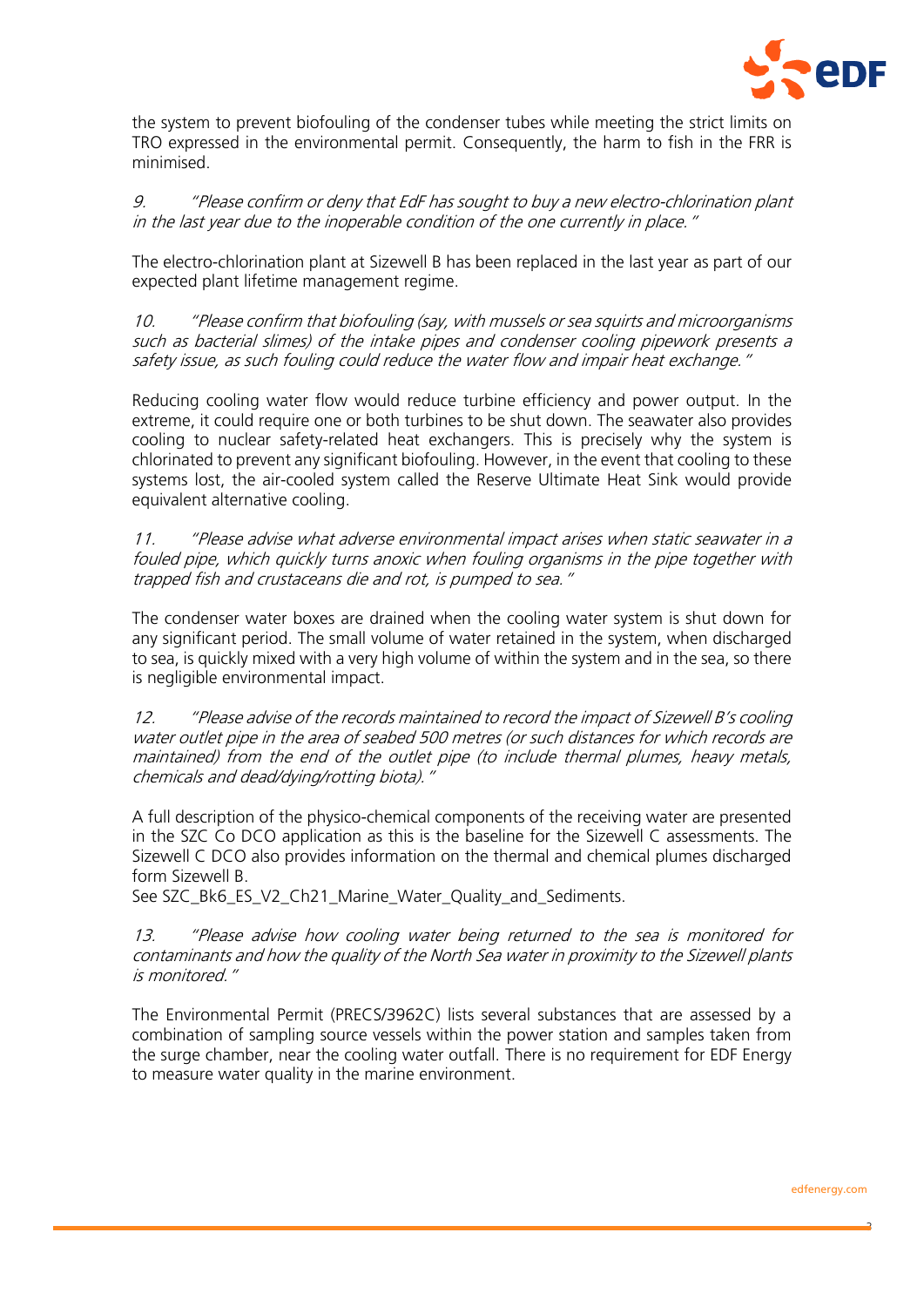

## **Table 1**

Annually raised mean Sizewell B estimates of impingement for 24 key species. Total losses have been converted to adult equivalent (EAV) numbers and weights (t) and calculated as a percentage of either the mean Spawning Stock Biomass (SSB) (t) or mean international landings (t).

Note: numbers in red font are either estimates of the population numbers (e.g. sand goby) or reported catch numbers (salmon and sea trout).

| <b>Species</b>          | <b>Mean SZB</b><br>estimate | <b>EAV</b><br>number    | <b>EAV</b><br>weight (t) | <b>Mean SSB</b> | $%$ of<br><b>SSB</b> | <b>Mean</b><br>landings (t) | $%$ of<br>landings |
|-------------------------|-----------------------------|-------------------------|--------------------------|-----------------|----------------------|-----------------------------|--------------------|
| Sprat                   | 2,782,934                   | 2,090,690               | 21.96                    | 220,757         | 0.01                 | 151,322                     | 0.01               |
| <b>Herring</b>          | 998,201                     | 713,932                 | 134.69                   | 2,198,449       | 0.01                 | 400,244                     | 0.03               |
| Whiting                 | 728,597                     | 259,437                 | 74.15                    | 151,881         | 0.05                 | 17,570                      | 0.42               |
| <b>Bass</b>             | 224,719                     | 50,329                  | 77.04                    | 14,897          | 0.52                 | 3,051                       | 2.53               |
| Sand goby               | 149,045                     | 149,045                 | 0.28                     | 205,882,353     | 0.07                 | <b>NA</b>                   | <b>NA</b>          |
| Sole                    | 97,665                      | 20,791                  | 4.45                     | 43,770          | 0.01                 | 12,800                      | 0.03               |
| Dab                     | 58,163                      | 25,860                  | 1.06                     | <b>NA</b>       | <b>NA</b>            | 6.135                       | 0.02               |
| Anchovy                 | 28,849                      | 28,102                  | 0.58                     | <b>NA</b>       | <b>NA</b>            | 1,625                       | 0.04               |
| Thin-lipped grey mullet | 26,435                      | 2.204                   | 1.15                     | <b>NA</b>       | <b>NA</b>            | 120                         | 0.96               |
| <b>Flounder</b>         | 14,912                      | 6,886                   | 0.56                     | <b>NA</b>       | <b>NA</b>            | 2,309                       | 0.02               |
| <b>Plaice</b>           | 9,877                       | 3,411                   | 0.84                     | 690,912         | 0.00                 | 80,367                      | 0.00               |
| <b>Smelt</b>            | 9,320                       | 7.096                   | 0.12                     | 105.733.825     | 0.01                 | 8                           | 1.39               |
| Cod                     | 6,579                       | 2.363                   | 6.15                     | 103,025         | 0.01                 | 34,701                      | 0.02               |
| <b>Thornback ray</b>    | 4.219                       | 813                     | 2.60                     | <b>NA</b>       | <b>NA</b>            | 1,573                       | 0.17               |
| <b>River lamprey</b>    | 2,624                       | 2,624                   | 0.21                     | 62              | 0.34                 | 1                           | 18.61              |
| Eel                     | 1,764                       | 1,764                   | 0.58                     | 79              | 0.74                 | 14                          | 4.18               |
| <b>Twaite shad</b>      | 1,407                       | 1,407                   | 0.44                     | 7,519,986       | 0.02                 | 1                           | 33.04              |
| <b>Horse mackerel</b>   | 1,592                       | 1,592                   | 0.22                     | <b>NA</b>       | <b>NA</b>            | 20,798                      | 0.00               |
| <b>Mackerel</b>         | 245                         | 245                     | 0.08                     | 3,888,854       | 0.00                 | 1,026,828                   | 0.00               |
| Tope                    | 25                          | 25                      | 0.17                     | <b>NA</b>       | <b>NA</b>            | 498                         | 0.03               |
| Sea trout               | 4                           | 4                       | 0.01                     | <b>NA</b>       | <b>NA</b>            | 39,795                      | 0.01               |
| Allis shad              | 2                           | 2                       | 0.00                     | 27,397          | 0.01                 | 0                           | 0.70               |
| Sea lamprey             | 2                           | $\overline{\mathbf{2}}$ | 0.00                     | <b>NA</b>       | <b>NA</b>            | <b>NA</b>                   | <b>NA</b>          |
| Salmon                  | 0                           | 0                       | 0.00                     | <b>NA</b>       | <b>NA</b>            | 38,456                      | 0.00               |

Ref:

SZC\_Bk6\_ES\_V2\_Ch22\_Marine\_Ecology\_Appx22I\_Impingement\_Prediction\_2009074\_1